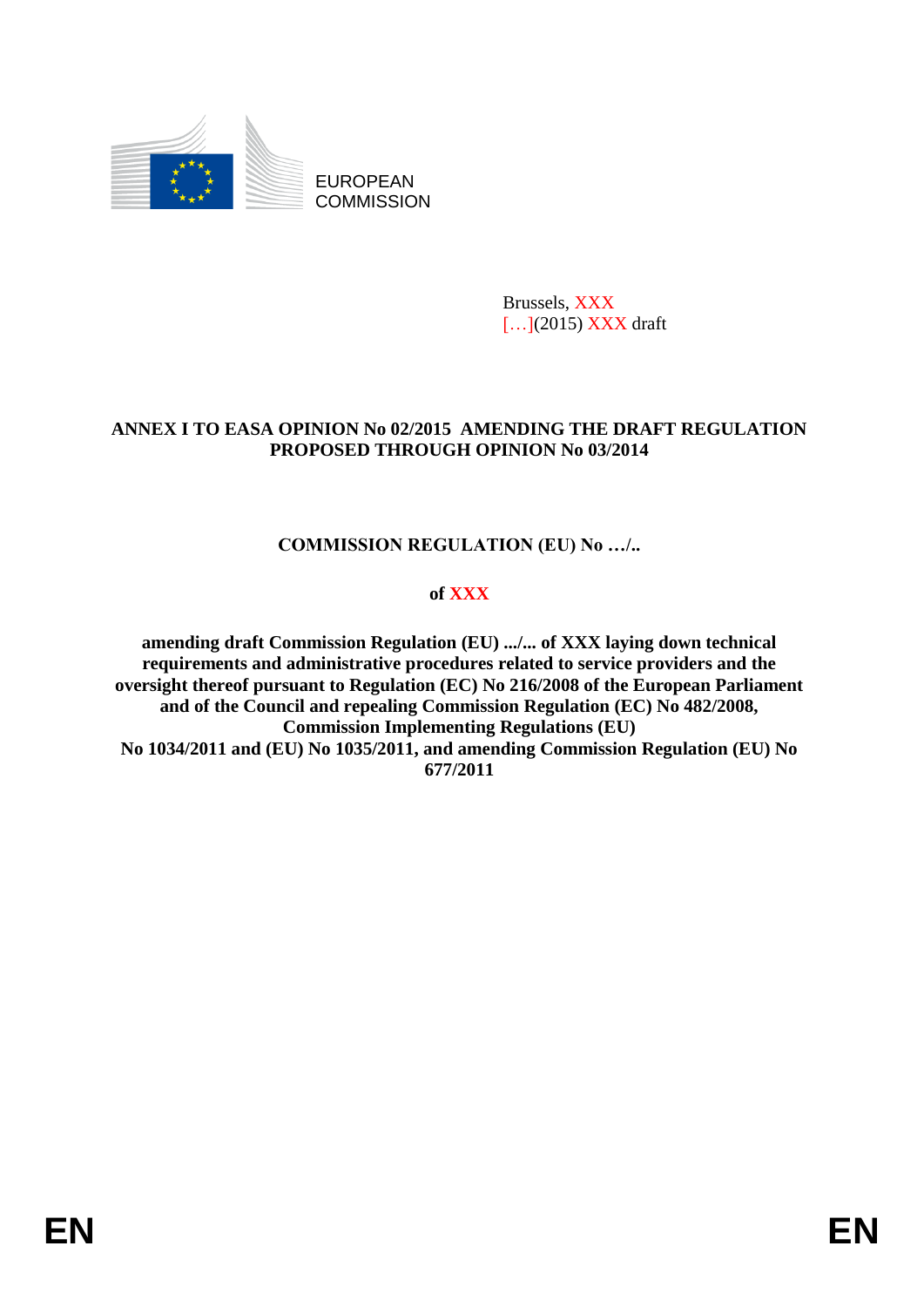### **COMMISSION REGULATION (EU) No …/..**

### **of XXX**

#### **amending draft Commission Regulation (EU) .../... of XXX laying down technical requirements and administrative procedures related to service providers and the oversight thereof pursuant to Regulation (EC) No 216/2008 of the European Parliament and of the Council and repealing Commission Regulation (EC) No 482/2008, Commission Implementing Regulations (EU) No 1034/2011 and (EU) No 1035/2011, and amending Commission Regulation (EU) No 677/2011**

### THE EUROPEAN COMMISSION,

(…),

Whereas:

- $(1)$   $(...).$
- (2) With the proposal on common rules for the certification and oversight of Data services (DAT) providers, it would be ensured that the provider of aeronautical data for use on aircraft processes the data in an appropriate manner to meet the airspace end-users' requirements for its intended use, which is an enabler for safe Performance-Based Navigation (PBN) operations.
- $(3)$   $(...).$

HAS ADOPTED THIS REGULATION:

### *Article 1*

In Article 10 of the draft Regulation proposed through EASA Opinion No 03/2014, the following paragraph is added:

"7. The Data services (DAT) providers shall comply with the requirements laid down in Annexes III, VII and XIII, as applicable, to this Regulation by [36 months from the date of the entry into force of this Regulation]."

### *Article 2*

The following definitions are added to Annex I to the draft Regulation proposed through EASA Opinion No 03/2014:

"aa. 'Aeronautical data' means a representation of aeronautical facts, concepts or instructions in a formalised manner suitable for communication, interpretation or processing.

bb. 'Aeronautical database' means a collection of aeronautical data organised and arranged as a structured data set, stored electronically on systems, which is valid for a dedicated period and may be updated.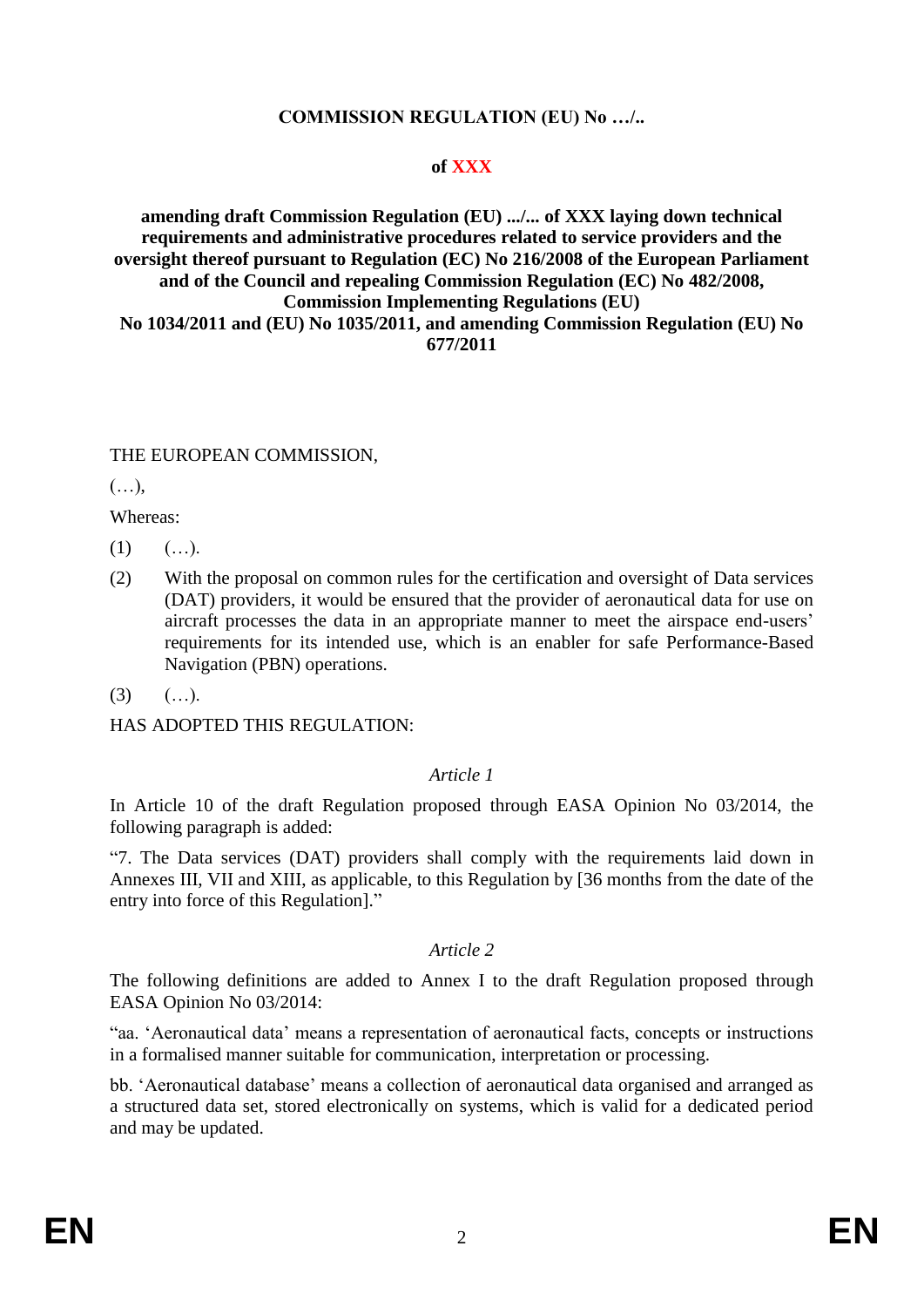cc. 'Aeronautical information' means information resulting from the assembly, analysis and formatting of aeronautical data.

dd. 'Aerodrome mapping data' means data collected for the purpose of compiling aerodrome mapping information.

ee. 'Aerodrome Mapping Database (AMDB)' means a collection of aerodrome mapping data organised and arranged as a structured data set.

ff. 'Authoritative source' means:

— a State authority(ies), or

— an organisation formally recognised by the State authority to originate and/or publish data which meets the Data Quality Requirements (DQRs) as specified by that State.

gg. 'Certified aircraft application' means an software application approved by the Agency as part of aircraft subject to Article 4 of Regulation (EC) No 216/2008.

hh. 'Data quality' means a degree or level of confidence that the provided data meets the user's data requirements in terms of accuracy, resolution, integrity (or equivalent assurance level), traceability, timeliness, completeness, and format.

ii. 'Data Quality Requirements (DQRs)' means a specification of the characteristics of data

(i.e. accuracy, resolution, integrity (or equivalent assurance level), traceability, timeliness, completeness, and format) to ensure that the data is compatible with its intended use.

jj. 'Data services (DAT) provider' means an organisation, which is:

— Type 1 DAT provider that processes aeronautical data for use on aircraft and provides an aeronautical database meeting the DQRs, under controlled conditions, for which no corresponding airborne application/equipment compatibility has been determined;

— Type 2 DAT provider that processes aeronautical data and provides an aeronautical database for use on certified aircraft application/equipment meeting the DQRs for which compatibility with that application/equipment has been determined.

kk. 'Obstacle' means all fixed (whether temporary or permanent) and mobile objects, or parts thereof, that:

— are located on an area intended for the surface movement of aircraft; or

— extend above a defined surface intended to protect aircraft in flight; or

stand outside those defined surfaces and have been assessed as being a hazard to air navigation.

ll. 'Tailored data' means aeronautical data which is provided by the aircraft operator or DAT provider on the aircraft operator's behalf and produced for this aircraft operator for its intended operational use.

mm. 'Terrain' means the surface of the Earth containing naturally occurring features such as mountains, hills, ridges, valleys, bodies of water, permanent ice and snow, and excluding obstacles."

### *Article 3*

The privileges for data services in the attachment to the service provider's certificate laid down in Appendix 1 to Annex II to the draft Regulation proposed through EASA Opinion No 03/2014 are amended as follows: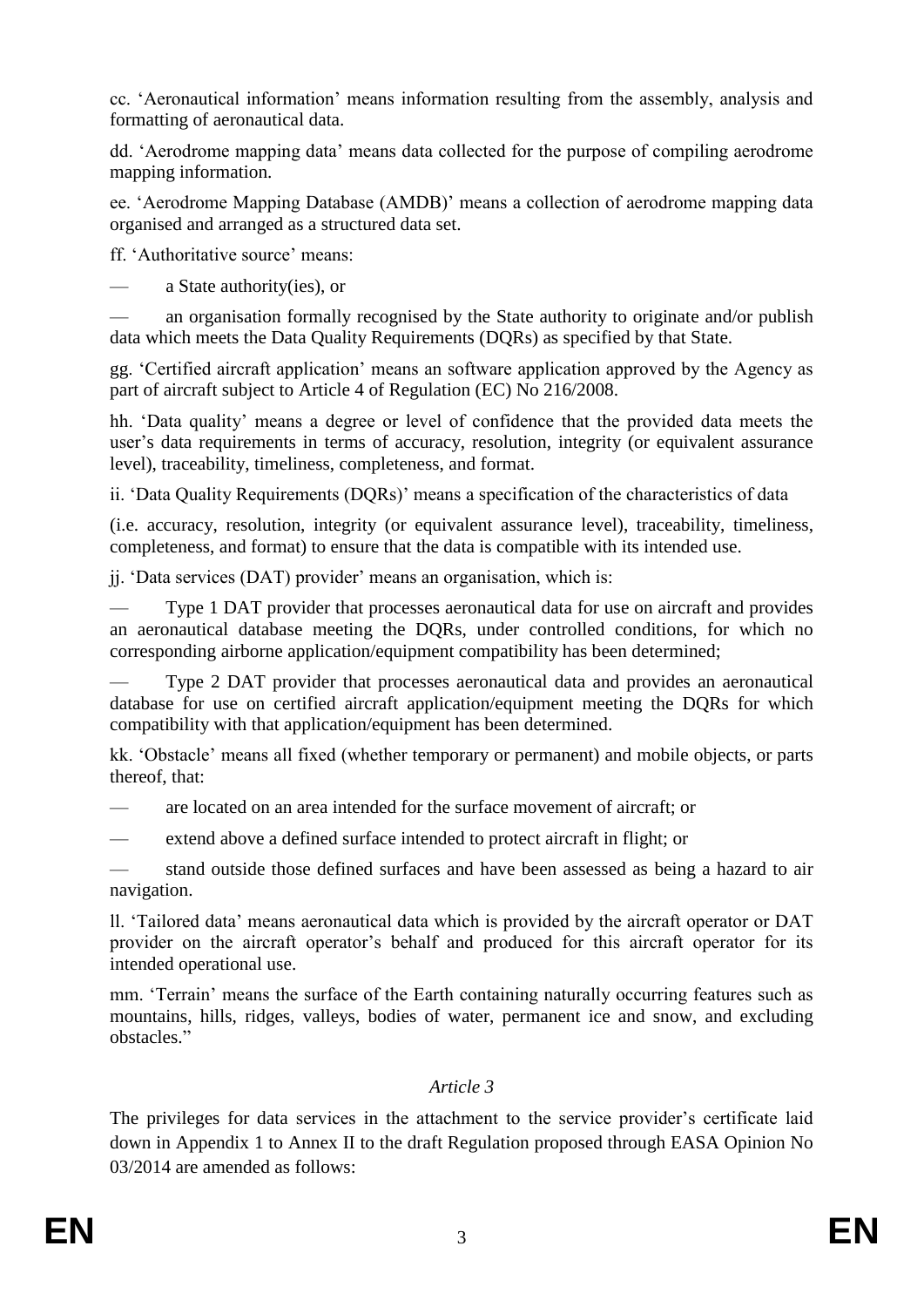| <b>Services</b>     | <b>Type of service</b> | Scope of service                                                                                                                                                                                                                                                                                                                                       | Limitations* |
|---------------------|------------------------|--------------------------------------------------------------------------------------------------------------------------------------------------------------------------------------------------------------------------------------------------------------------------------------------------------------------------------------------------------|--------------|
| Data services (DAT) | $\sqrt{\text{Type 1}}$ | Provision of DAT<br>Type<br>-1<br>authorises<br>the<br>supply<br>of<br>databases in<br>aeronautical<br>the<br>following formats:<br>[list of the generic data formats]<br>Provision of DAT Type 1 does not<br>authorise<br>the<br>supply<br>of<br>aeronautical databases directly to<br>end-users/aircraft operators.                                  |              |
|                     | $\sqrt{$ Type 2        | Provision<br>of Type<br>DAT<br>2<br>authorises<br>the<br>supply<br>of<br>aeronautical<br>databases to<br>end-<br>users/aircraft operators for the<br>following airborne application/<br>for<br>which<br>equipment,<br>compatibility<br>has<br>been<br>demonstrated:<br>[Manufacturer] Certified<br>Application/Equipment model<br>[XXX], Part No [YYY] |              |
| <b>Conditions:</b>  |                        |                                                                                                                                                                                                                                                                                                                                                        |              |
|                     |                        |                                                                                                                                                                                                                                                                                                                                                        |              |

### *Article 4*

ANNEX VII (Part-DAT) to the draft Regulation proposed through EASA Opinion No 03/2014 is amended as follows:

#### **'SUBPART A — ADDITIONAL ORGANISATION REQUIREMENTS FOR THE PROVISION OF DATA TO AIRSPACE USERS FOR THE PURPOSE OF AIR NAVIGATION (DAT.OR)**

### **Section 1 — General requirements**

### **DAT.OR.100 Aeronautical data and information**

(a) The DAT provider shall receive, assemble, translate, select, format, distribute and/or integrate aeronautical data and information that is released by an authoritative source for use in aeronautical databases on certified aircraft application/equipment.

In specific cases, if aeronautical data is not provided in the Aeronautical Information Publication (AIP) or by an authoritative source or does not meet the applicable data quality requirements (DQRs), that aeronautical data may be originated by the DAT provider itself. In this context, the DAT provider shall validate that aeronautical data.

(b) When so requested, the DAT provider may process tailored data provided by the aircraft operator or originating from other DAT providers for use by that aircraft operator. The responsibility for this data and its subsequent update shall remain with the aircraft operator.

DAT.OR.105 Technical and operational competence and capability

(a) The DAT provider shall:

(1) perform the reception, assembly, translation, selection, formatting, distribution and/or integration of aeronautical data and information that is released by aeronautical data source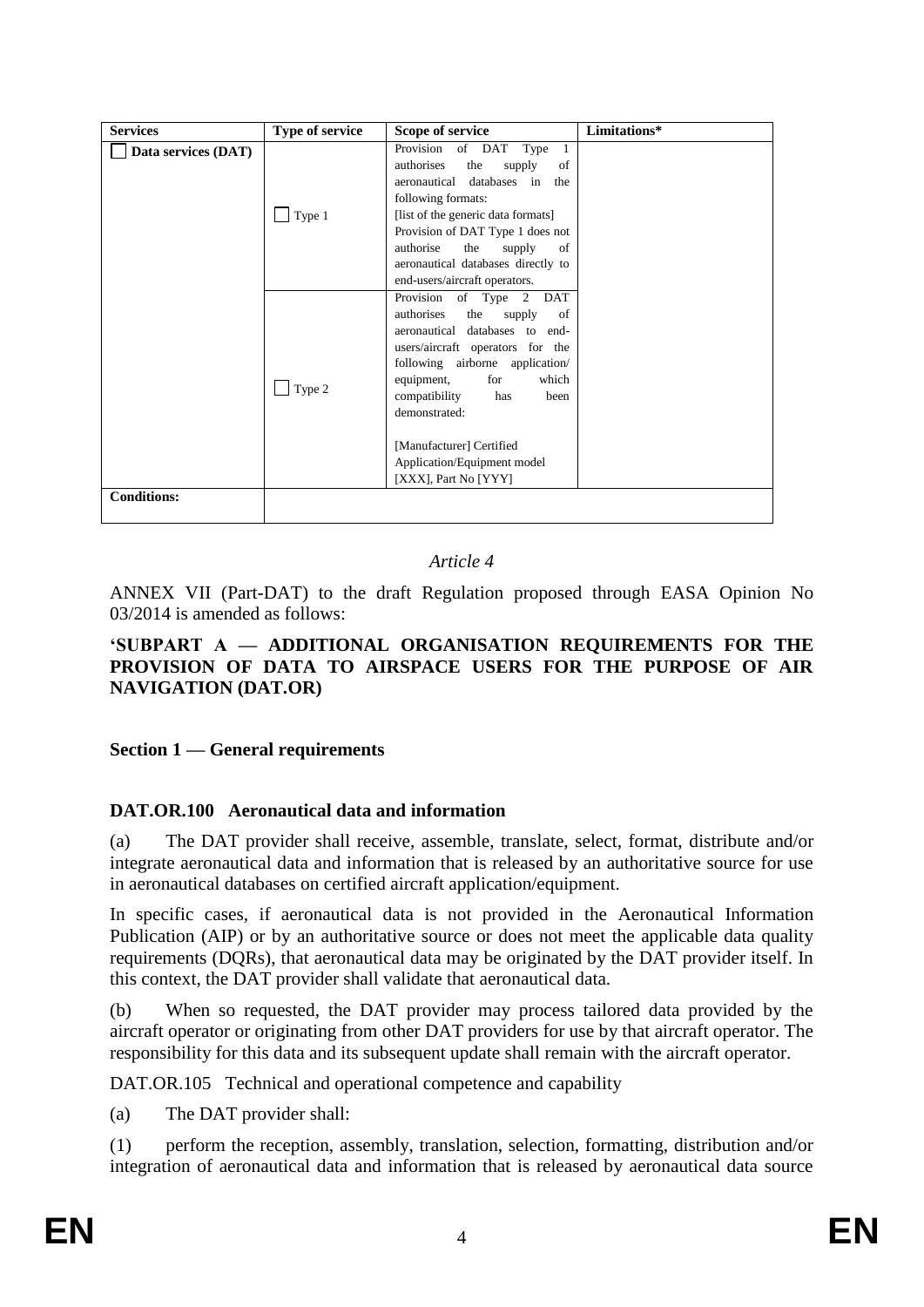provider(s) into aeronautical databases for certified aircraft application/equipment under the applicable requirements. The Type 2 DAT provider shall ensure that the DQRs are compatible with the intended use of the certified aircraft application/equipment through an appropriate arrangement with the specific equipment design approval holder or an applicant for an approval of that specific design;

(2) issue a statement of conformity that the aeronautical databases it has produced are produced in accordance with Commission Regulation (EU) …/… and the applicable industry standards; and

(3) provide assistance to the equipment design approval holder in dealing with any continuing airworthiness actions that are related to the aeronautical databases that have been produced.

(b) For release of databases, the accountable manager shall nominate attesting staff identified in DAT.TR.100(b) and allocate their responsibilities in an independent manner to attest through the statement of conformity that data meets the DQRs and processes are followed. The ultimate responsibility for the databases release statements signed by the attesting staff shall remain with the accountable manager of the DAT provider.

# **DAT.OR.110 Management system**

In addition to ATM/ANS.OR.B.005, the DAT provider, as applicable for the type of DAT provision, shall establish and maintain a management system that includes control procedures for:

(a) document issue, approval or change;

(b) DQRs change;

(c) verification that incoming data has been produced in accordance with the applicable standards;

(d) timely update of the data used;

(e) identification and traceability;

(f) processes for reception, assembly, translation, selection, formatting, distribution and/or integration of data into a generic database or database compatible with the specific aircraft application/equipment;

(g) data verification and validation techniques;

(h) identification of tools, including configuration management and tools qualification, as necessary;

(i) handling of errors/deficiencies;

(j) coordination with the aeronautical data source provider(s) and/or DAT provider(s), and with the equipment design approval holder or an applicant for an approval of that specific design when providing Type 2 DAT services;

(k) issue of statement of conformity; and

(l) controlled distribution of databases to users.

DAT.OR.115 Record-keeping

In addition to ATM/ANS.OR.B.030, the DAT provider shall include in its record-keeping system the elements indicated in DAT.OR.110.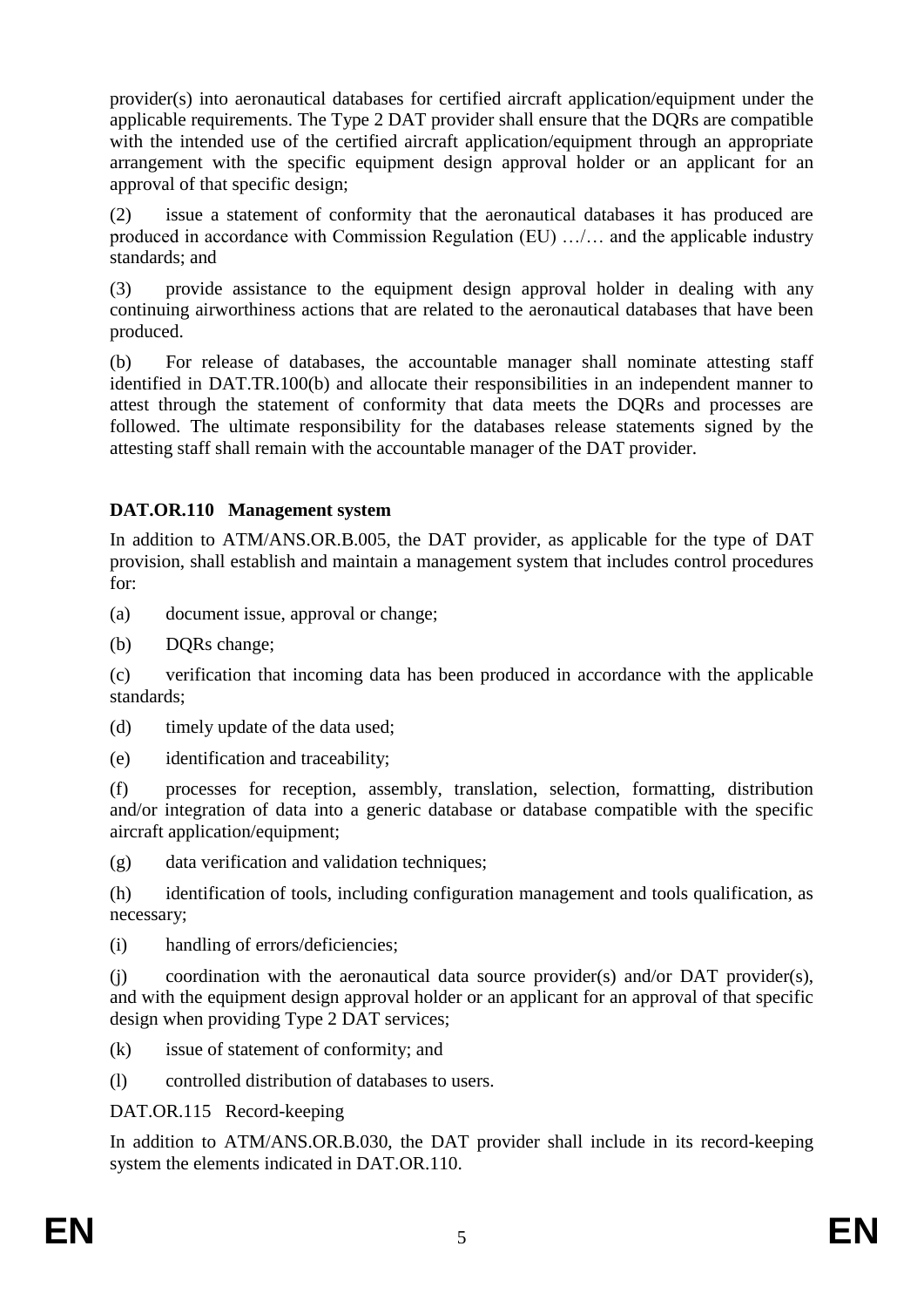### **Section 2 — Specific requirements**

# **DAT.OR.200 Reporting requirements**

(a) The DAT provider shall:

(1) report to the customer and, where applicable, the equipment design approval holder all the cases where aeronautical databases have been released by the DAT provider and have been subsequently identified to have deficiencies and/or errors, thus not meeting the applicable data requirements.;

(2) report to the competent authority the deficiencies and/or errors identified according to subparagraph (1), which could lead to an unsafe condition. Such reports shall be made in a form and manner acceptable to the competent authority;

(3) where the certified DAT provider is acting as a supplier to another DAT provider, report also to that other organisation all the cases where it has released aeronautical databases to that organisation and have been subsequently identified to have errors; and

(4) report to the aeronautical data source provider instances of erroneous, inconsistent or missing data in the aeronautical source.

(b) The DAT provider shall establish and maintain an internal reporting system in the interest of safety to enable the collection and assessment of reports in order to identify adverse trends or to address deficiencies, and to extract reportable events and actions.

This internal reporting system may be integrated into the management system as required in ATM/ANS.OR.B.005.

# **SUBPART B — TECHNICAL REQUIREMENTS FOR THE PROVISION OF DATA TO AIRSPACE USERS FOR THE PURPOSE OF AIR NAVIGATION (DAT.TR)**

### **Section 1 — General requirements**

# **DAT.TR.100 Working methods and operating procedures**

The DAT provider shall:

(a) with regard to all the necessary aeronautical data:

(1) establish DQRs that are agreed upon with other DAT provider and in the case of a Type 2 DAT provider, with the equipment design approval holder or an applicant for an approval of that specific design, to determine the compatibility of these DQRs with the intended use;

(2) use data from an authoritative source(s) and, if required, other aeronautical data verified and validated by the DAT provider itself and/or by other DAT provider(s);

(3) establish a procedure to ensure that the data is correctly processed; and

(4) establish and implement processes to ensure that the tailored data provided or requested by an aircraft operator or other DAT provider shall only be distributed to the requester itself; and

(b) with regard to attesting staff that sign the statements of conformity issued under DAT.OR.105(b) ensure that: